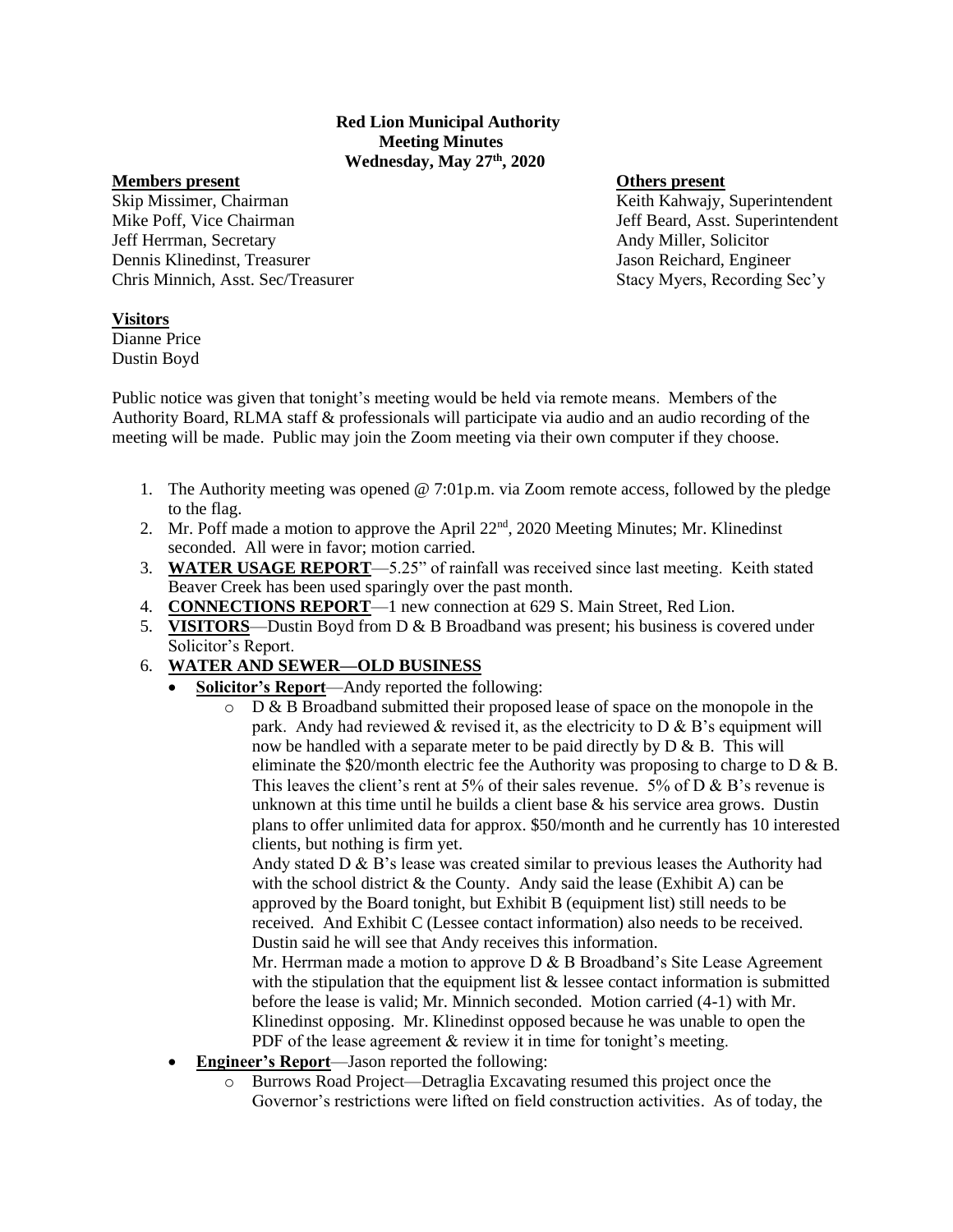entire water line has been installed & hydrostatic testing was done in preparation of chlorinating the line for disinfection. Detraglia submitted their first payment request in the amount of \$79,308. This cost includes the installation of two wet taps, 455 linear feet of water main, tracer wire & a percentage of their mobilization costs. Retainage in the amount of \$8,812 is still being held. Jason concurs with the payment request.

Mr. Herrman made a motion to approve the \$79,308 payment to Detraglia Excavating; Mr. Poff seconded. All were in favor; motion carried.

- o Contract Change Order #1—due to a delayed start & work restriction due to COVID-19, Detraglia Excavating is proposing a 45-day time extension for the Burrows Road Project. Jason concurs with the request but stated the contractor may not need the extension because of the significant progress they're making in the field. This is a time extension only; no additional monies are being requested. Mr. Herrman made a motion to approve Change Order #1; Mr. Poff seconded. All were in favor; motion carried.
- o Sanitary Sewer Improvements—On May 12<sup>th</sup>, 2020, the Borough Manager sent a letter (and pictures) to the Authority with concerns about the restoration work done by Barrasso Excavating's subcontractor. Jason contacted Barrasso about the concerns regarding some of the patchwork. Barrasso responded prior to the 1-year performance bond expiration date of May  $14<sup>th</sup>$ , 2020  $&$  requested an inspection of the patches be conducted with representatives from the Authority & Borough. Clarification needs to be made of what work needs to be done by Barrasso to bring the street patches into compliance with the Borough. Jason will arrange a site inspection between Barrasso, Borough reps, Skip Missimer, Dennis Klinedinst, Keith & Jeff.
- **Superintendent's Report**—Keith reported the following:
	- o Water shut offs were cancelled in April, May & June due to the COVID-19 pandemic and the fact that may people were out of work and hadn't received their income tax money or other funds. For the safety of the Municipal Authority employees (while turning off residents' water), staff extended the grace period for unpaid bills through the end of June. Notice will be sent with the June water bill stating shut offs will resume in July.
	- o A Pandemic Continuity of Operations Plan (COOP) has been completed & sent to Authority members for their review & comment.
	- o Roofer has completed repairs at the Beaver Creek pumphouse & Country Club Hill station. RLMA staff is satisfied with the work, along with the material and the process used. Jeff Beard stated this contractor was much more affordable than the previous contractor used.

# 7. **WATER AND SEWER—NEW BUSINESS**

- A lease purchase proposal to take over cell tower rents was received from Landmark. They were told the Municipal Authority is not interested in selling.
- Battery replacement for the UPS units at the Water Treatment Plant was discussed. The batteries are to be replaced every 5 years, but the current batteries have been purchased/in use almost 7 years, although 2 of the years, the batteries were in storage. Core Power quoted \$4,450 for 128 batteries of both units, including removal & disposal of the old batteries. Mr. Minnich made a motion to spend \$4,450 for the battery replacement of the UPS units at the WTP; Mr. Klinedinst seconded. All were in favor; motion carried.
- Cross Easement Agreement at Fairmount Park was presented & will be a recorded document but recorded separately from the deeds. Mr. Missimer thanked Andy Miller & Borough staff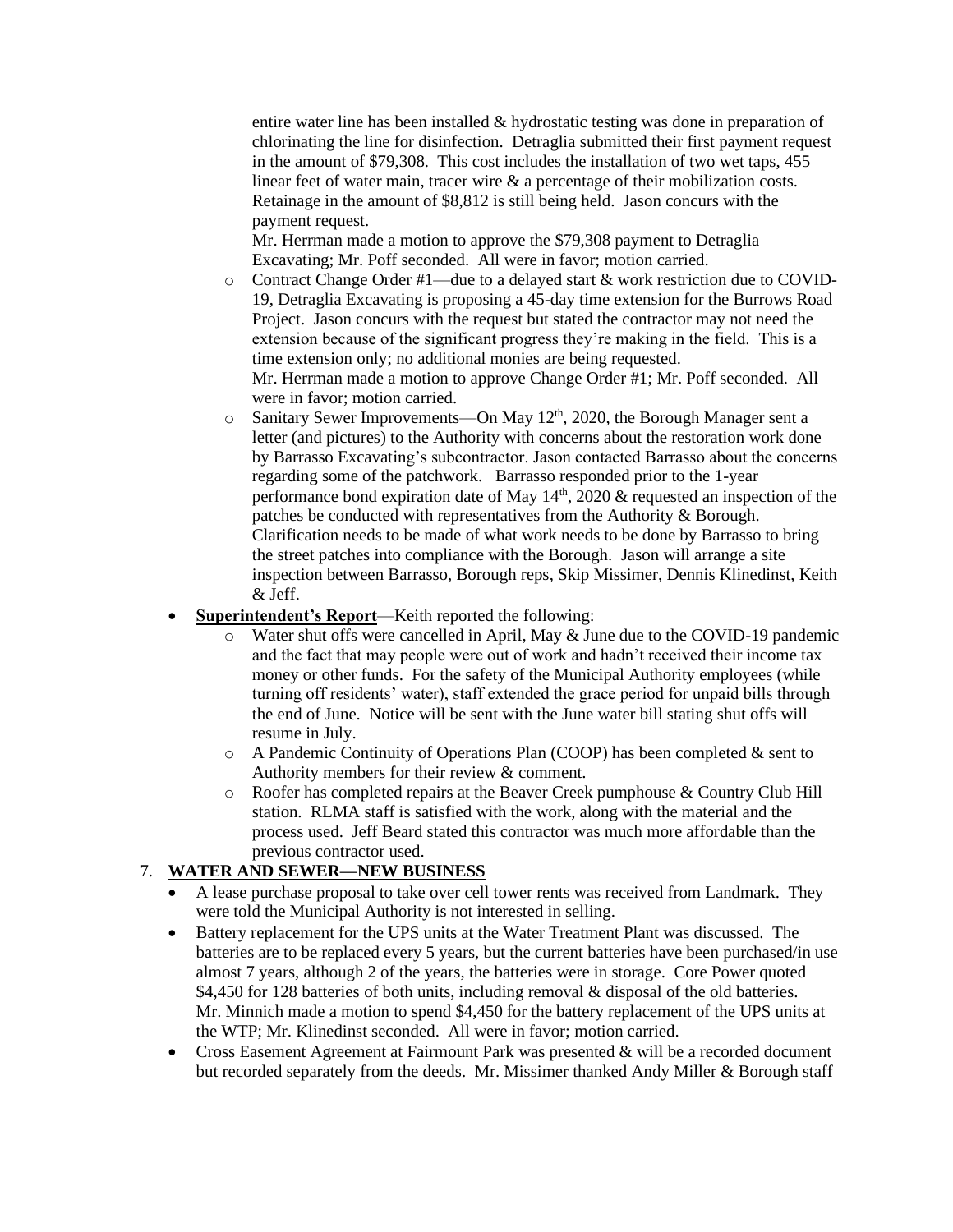for their patience in working through the process between the Borough, Municipal Authority & Kaltreider-Benfer Library.

• Snow Removal Agreement for Red Lion Borough parking lot at Fairmount Park was presented. This had been revised to include changes requested by the Borough related to snow removal & the number of days to disconnect the overflow from the water tower (required by RLMA before the end of year). This is a year-to-year agreement in which Red Lion Borough can terminate annually before July  $1<sup>st</sup>$ . This will require signatures but does not need to be recorded. Mr. Poff made a motion to approve both above agreements; Mr. Minnich seconded. All were

in favor; motion carried.

- Source Water Protection meeting was cancelled due to COVID-19; a future date will be determined later.
- General Dynamics—a 12" water main was capped (to the right of the salvage yard on High Street). No water was in the pipe; the valve was holding 100% of the water. Pictures were taken; this is now complete.
- Vactor truck repairs—Keith obtained a quote from A & H Equipment (Harrisburg) to complete repairs on the inside of the tank. Although currently useable, both sides of the truck are in need of repair; quote is \$3,731.52. Consensus of the Board was to move forward with repairs.
- Red Lion Borough hydrants—Mr. Missimer suggested RLMA taking over responsibility of the fire hydrants. They're connected to the water system and although this isn't the "normal" arrangement in most municipalities, Mr. Missimer believes the Borough doesn't want responsibility for the hydrants anyway. He believes this is legal to do, but many factors must be researched before moving ahead with it. This would eliminate the Borough's monthly standby fee they pay to the Municipal Authority for each hydrant.

Where would the Authority make up that lost revenue if the monthly hydrant fees are eliminated? RLMA has the authority to instill a hydrant tax on residents' water bills, but this will need to be researched also. Another budget line could be added to the Authority's budget to adjust revenue accordingly.

Jeff Herrman said it's not the Municipal Authority's responsibility to provide fire protection to residents; it's their responsibility to provide water to its customers. That monthly standby fee allows for the fire company to connect to any hydrant to fight a fire and the Borough is the entity that must have agreements in place with local fire companies to provide fire protection for residents.

Consensus of the Authority board members agreed with Mr. Missimer's suggestion, but a lot of discussion needs to take place before moving ahead with this. First, Mr. Missimer will contact Council President Tony Musso to discuss this idea & Mr. Klinedinst said he will start a discussion with Borough Council about it also.

Jeff Herrman stated that a few meetings/discussions had taken place between Borough Council reps & RLMA members in an effort to hash out a hydrant agreement, but nothing concrete was ever established & nothing seemed to get resolved. Mr. Missimer said RLMA taking responsibility of the hydrants wasn't a part of those previous discussions, but it would probably resolve those issues & that's his main reason for making this suggestion.

• Returning to "normal" work operations—Keith reported the maintenance crew & WTP staff returned to their normal work operations last Monday, May 18<sup>th</sup>. Municipal office staff did so yesterday, May  $26<sup>th</sup>$  and reopened the office to the public, but with precautions in place. A partition was placed in the lobby where visitors can use one door to go upstairs to the Borough offices or the other door to access Municipal offices. Foot traffic has been very minimal.